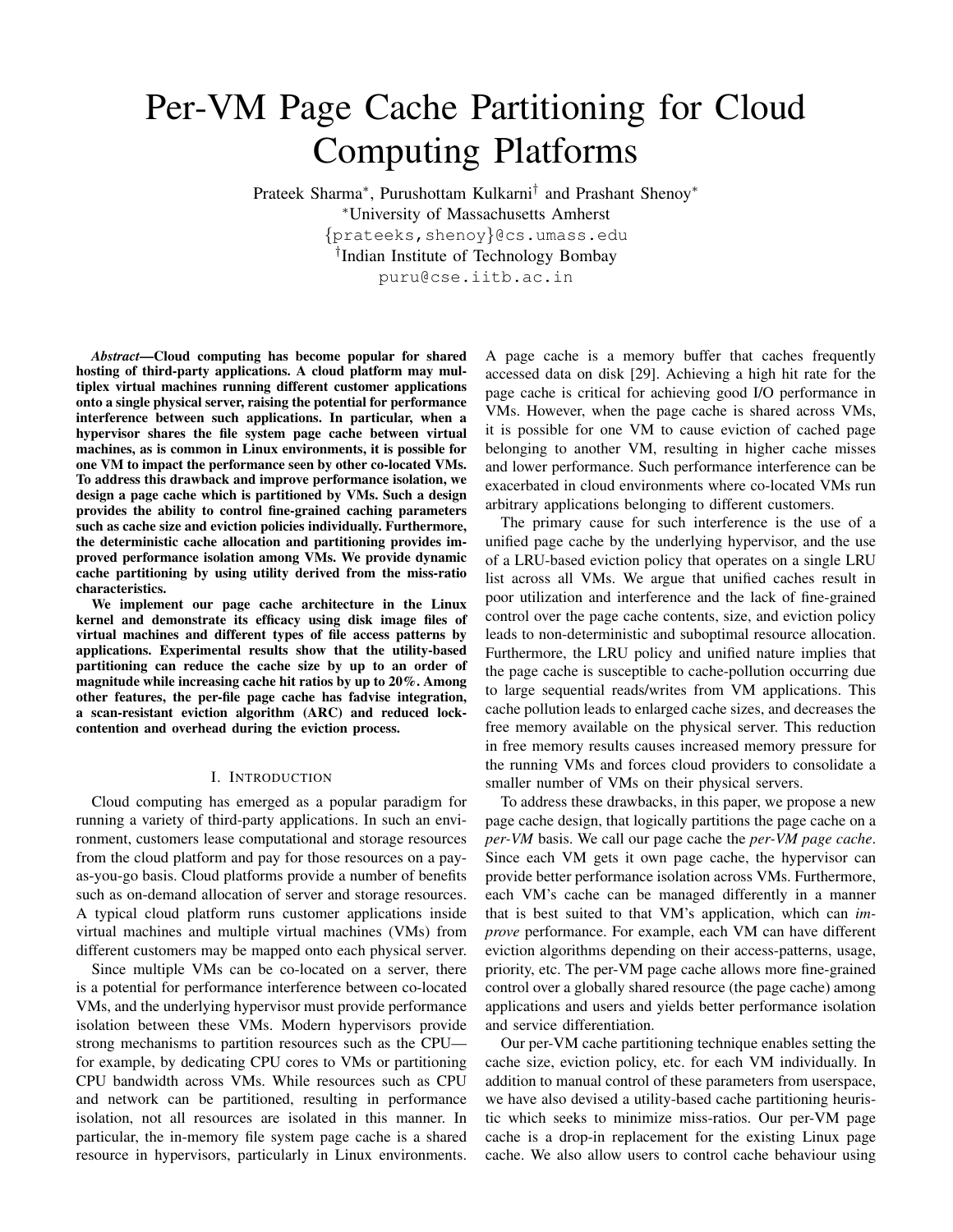

Fig. 1. The logical architecture of the Page Cache interface. File-I/O cache hits get serviced without going through the file-system itself.

the existing fadvise POSIX system-call and the procfs kernel interface. The VM-based partitioning reduces cache pollution by restricting the cache size of an individual VM. While some of these benefits could be obtained in unified page caches by using containers [16], [23] or control-groups [2], the partitioned-cache yields a much cleaner design and implementation.

In addition to improving system performance by increasing cache hit ratios and providing service differentiation, our per-VM cache can also provide additional benefits. For example: when using KVM [17] to run virtual machines, there exist two levels of the page cache [26]. The guest VMs maintain a page cache in their private address-space, while the host OS maintains a second-level cache which is shared by all the VMs. This setup leads to double-caching — duplicate pages are present in the caches. Since a virtual disk for a virtual machine is a file, the per-file cache allows fine-grained control of the second level host cache in virtual machine hosts. The size of the second-level host page cache for each VM can be specified, along with a special eviction algorithm tuned for secondary caching (such as Multi-Queue [33]). This allows improved I/O performance in the guest virtual machines and smaller host page caches, which allows more virtual machines to be hosted. Furthermore, the cache partitioning also increases the isolation among virtual machines.

We have implemented our per-VM page cache as a small, non-intrusive modification (1500 line patch) to the Linux kernel. We conduct an experimental evaluation of our prototype to demonstrate its efficacy using disk image files of virtual machines and different types of file access patterns by applications. Our experimental results show that the utilitybased partitioning can reduce the cache size by up to an order of magnitude while increasing cache hit ratios by up to 20%.

The rest of this paper is structured as follows. We present background on the Linux page cache architecture in Section II. The design and implementation of our per-VM page cache is presented in Sections III and IV. Finally, Sections V, VI, and VII present experimental results, related work and our conclusions.

#### II. BACKGROUND & MOTIVATION

Cloud computing platforms are designed to run third-party applications inside virtual machines; each physical server may run one or more virtual machines and the hypervisor is responsible for allocating resources to each co-located VM. There has been significant research on reducing performance interference between co-located VM applications [14]. Placement techniques use intelligent placement to avoid co-locating conflicting application on the same server, thereby avoiding such interference. Resource management techniques employed by the hypervisor can also partition various server resources across VMs to provide performance isolation—VMs may be allocated a certain number of CPU cores, memory size, network interfaces, virtual disks, and I/O bandwidth [13], [28]. By enforcing the allocation of physical resources, the hypervisor ensures that the VMs do not interfere with each other and can run in isolation, as if they were the only users of the resources allotted to them.

In this paper, we focus on Linux-based virtualization, which is common in many popular commercial cloud platforms. In this case, the Linux kernel, which normally functions as the OS, also takes on the role of the hypervisor—virtual machines using a virtualization technology such as KVM or Xen then run on top of this Linux-based hypervisor. Interestingly, while Linux allows partitioning of many common resources such as CPU and network, the page cache is a shared resource within Linux. The page cache is a memory buffer that caches recently accessed disk blocks, which allows VMs to improve I/O performance due to this caching (Figure 1 depicts how file I/O operations use the page cache to enhance performance). Since virtual machines use virtual disks, which are typically files located on the hypervisor's native file system, all disk I/O operations of the VM translate to filesystem operations on the hypervisor(Figure 2). This additional level of indirection for disk I/O operations uses the hypervisor page cache as an additional cache level which sits between the physical disk and the VM.

Consequently, a shared page cache in a Linux-based hypervisor has several performance ramifications for co-located VMs. Most importantly, the shared page cache weakens the performance isolation among VMs, since the disk I/O of all VMs has to contend for the shared cache space. A VM having more data in the hypervisor page cache has higher disk I/O rates, since a larger fraction of I/O requests can be fulfilled with the in-memory hypervisor page cache instead of hitting the much slower physical disk. Similarly, a VM starved of hypervisor page cache may suffer in performance even though sufficient physical resources (CPU, memory) are available to it. Thus, page cache sharing among VMs is a threat to performance isolation in cloud environments.



Fig. 2. The hypervisor page cache is shared by VMs.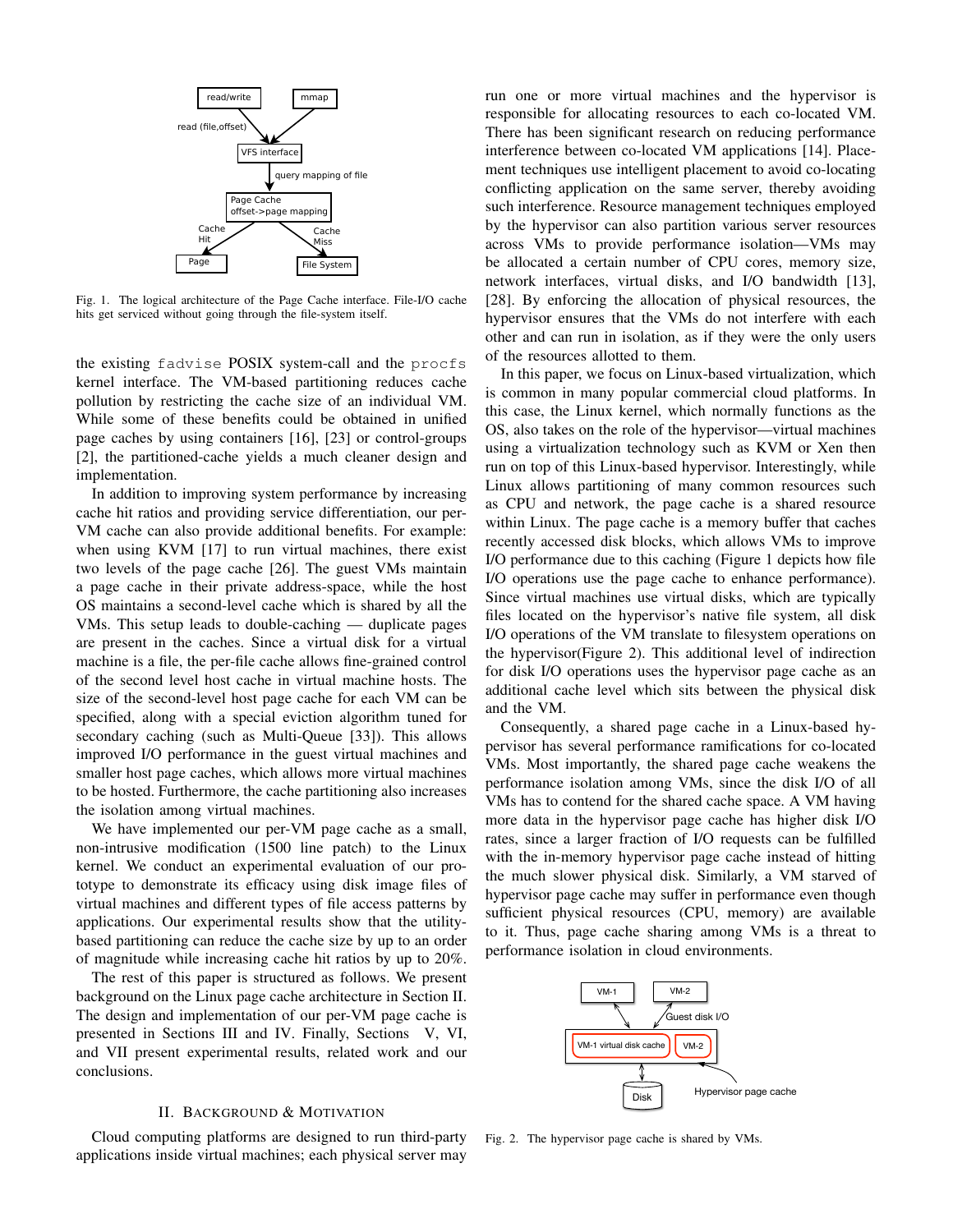# *A. Linux page cache design*

KVM [17] adds virtualization capabilities to Linux, and the default Linux page cache is used by all the VMs. We shall now see the architectural reasons for the page cache sharing, and also describe some of the other performance issues caused by the existing page cache design.

The Linux page cache implementation is highly sophisticated—it implements a completely lockless read-side page cache [21], and stores the offset  $\rightarrow$  page mapping in a per-inode radix-tree. Multiple files may correspond to a single inode. In Linux, *address-space* refers to a structure referenced by the inode structure. The address-space structure contains the radix-tree mapping. Throughout this paper, we use the terms file, inode, and address-space interchangeably.

Linux has a unified page-eviction mechanism, wherein every page(cached, anonymous, slab) in the system is present in a single logical LRU list. Thus, there is no dedicated LRU list for the file cache pages, and cache pages compete to stay in memory with other pages (belonging to applications, kernel slab caches, etc.). Page eviction is controlled by the swapdaemon (kswapd). A variant of the LRU-2 [22] page-eviction algorithm is implemented.

This unified page cache design combined with the LRU-2 eviction results in a large amount of performance problems: Performance interference: Since every file I/O operation goes through the page cache, every file I/O operation performed by a VM also goes through the hypervisor page cache because the virtual disk of the VM is a file on the hypervisor's filesystem. Thus, the cache occupancy of a VM depends on the rate and access patterns of its disk I/O. Because the hypervisor's page cache is shared between VMs with no constraints, VMs may be starved of cache space and suffer in performance. For example, a VM with a largely sequential disk access pattern (like in the case of media streaming servers) has a larger amount of data going through the page cache when compared to a VM doing random I/O (as is the case for database servers). Thus the performance of the VMs depends on their co-location, something which cloud providers strive to avoid, because they want to provide the same VM performance regardless of the other VMs co-resident on the physical servers.

Lack of QoS knob: Cloud providers and administrators may want to control the allocation of the hypervisor page cache to VMs, and treat it as a quality-of-service knob. The current page cache design prohibits this.

Caching while swapping: The unified LRU lists for page eviction (with all system pages on a single list) presents several problems. The problem of swapping while caching (illustrated in Figure 3) occurs when cache pages are more recent than the swapped anonymous pages. In extreme cases this leads to VMs being killed by the Out-Of-Memory Killer mechanism — even when there exist sufficient memory for the VMs. This problem occurs because of the inability to specify hard limits on the size of the page cache (relative to total memory size). Although the prioritization of cache pages vis-a-vis anonymous pages is dynamically controlled by heuristics in the kernel, it is not always optimum.



Fig. 3. Memory vs time graph of an I/O intensive workload (from [26]). The system starts swapping pages to disk even in the presence of a large page cache.

Cache eviction algorithm: At the heart of the caching-whileswapping problem is the inadequacy of LRU-2, which is not scan resistant—a sequential read of a large file leads to the cache being "polluted" by the recently read pages. Modern caching algorithms such as the Adaptive Replacement Cache (ARC) [19] or LIRS [15] have been shown to be significantly superior to LRU-k, are scan-resistant, and seem to require fewer magic-parameters.

Second level Caching: There exist a multitude of situations where the page cache is part of a hierarchy of caches. When using Linux to run virtual machines using KVM(which is part of the Linux kernel), the host page cache serves as a second level cache because the guest VMs maintain a cache as well. This leads to double caching [26], with pages present in both host and guest caches. Guest I/O performance can be improved if the host cache implements some algorithm specifically designed for secondary caches such as MQ [33].

Scalability: A single LRU list consisting of millions of pages presents numerous difficulties. On systems with a large amount of memory, the time required to complete the LRU list-scan is prohibitively large. With large scan intervals, the CLOCK heuristic ceases to be effective because it simply divides the pages into active and inactive pools with no ordering within the pools themselves. The virtual-memory system thus has an imprecise view of page access patterns and working-set size. Cold pages thus stay on the LRU list (and thus in memory) much longer because of kswapd's delay in reaching them. This leads to an inflation in the overall cache size without any benefits, since the cold pages are never going to be used in the future. Increasing the page scanning frequency would alleviate the problem — but at the cost of increased overhead due to traversal of the LRU list and especially the costs incurred due to acquiring/releasing the LRU-list spinlock for every page during every scan. Thus, the current page cache design needs an overhaul if it is to keep up with exponentially increasing DRAM capacities (in accordance with Moore's law).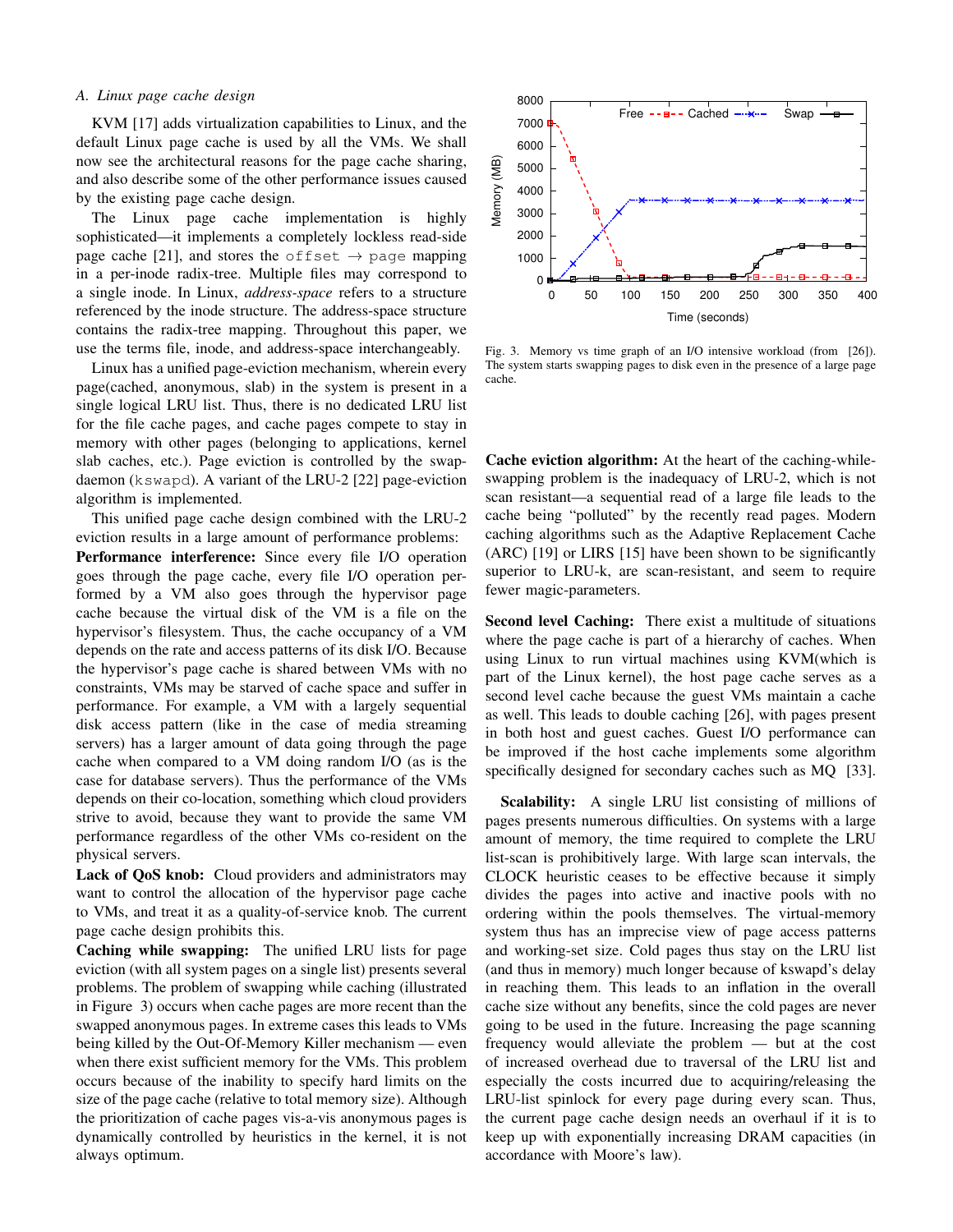

Fig. 4. The architecture of the per-VM-cache. Each VM has its own cache manager, and the reaper maintains a list of all VMs in LRU order.

### III. PER-VM PAGE CACHE DESIGN

We now describe the design and architecture of the per-VM page cache. The per-VM page cache is a drop-in replacement for the existing Linux page cache and provides the same caching semantics to user-space processes (which includes KVM VMs).

The primary focus of the redesign is to split the page cache from a single large shared cache to multiple, independent caches. Each VM has its own, private, hypervisor page cache, which is unencroachable by other VMs. This separation provides performance isolation and QoS control for the VMs. The per-VM page cache is also configurable by the hypervisor and VM-management layer (such as OpenStack) on a *per-VM basis*. That is, the cache size and other properties such as eviction algorithm can be controlled for every VM individually, and the per-VM cache enforces these policies.

We note that this page cache redesign is completely at the hypervisor level, and VMs do not have to be modified in any way to avail the performance benefits. The VMs will only observe higher disk I/O performance (because of the cache separation) and other performance isolation benefits.

Figure 4 illustrates the high-level architecture. There are three major components :(i) an offset-to-page mapping which is implemented as a radix-tree, (ii) the per-VM cache manager which tracks the pages present in the radix-tree for the purpose of accounting and eviction, and (iii) the reaper thread which maintains the list of VMs for the purpose of eviction of pages. The key point is that the pages belonging to VM are not put on the global LRU lists. Instead, all pages of a VM are handled by its corresponding cache manager. The cache manager handles radix-tree hits, misses, and deletes. This way, we achieve isolation between VM page caches, and can have different cache configurations and algorithms for different VMs. We use locks for every VM's radix tree for synchronizing concurrent updates, and a global lock for the reaper thread for guarding the VM list.

A key feature of our design is that all the caching decisions are local to a VM, and are made by the VM's cache manager. The cache manager is delegated the task of handling the VM's cache pages. The cache manager maintains some sort of a page index (usually some variant of the LRU list) to keep track of page hits, misses, and evictions. Any caching algorithm such as LRU, ARC, LIRS, etc. can be used in the cache-manager module. For our prototype, we have implemented CAR [19] and FIFO (First In First Out) eviction algorithms. The cache manager has the task of ensuring high hit rates for the VM given cache space constraints. It meets this by evicting pages when full and when the reaper shrinks the cache for a VM. It can also ask the reaper for additional cache space.

The cache partitioning is done by the reaper-thread, which balances the size of each VM's cache as well as the global page cache size (total number of pages present in all the page caches). The primary weapon of the reaper is the ability to evict/reap pages. The reaper maintains a list of all active cache-managers (one cache manager per VM), and requests the corresponding cache-manager to evict pages. The VMs in the reaper-list are ordered by least recently used. Like any other LRU list in the kernel, a CLOCK approximation is used. The reaper-list is updated by the reaper-thread whenever evictions have to be performed. Thus, the least recently used VMs are the victims of the reaping, and the VM's cache-manager gets to choose which pages to evict from their cache.

The reaper implements three important functions:

- 1) Make space for new VM's cache by evicting pages from other VM caches.
- 2) Make space for a VM's cache by increasing the total cache allocation. This may result in increased swapping.
- 3) Shrink total page cache if pressure on anonymous memory is high.

The reaper is called by the cache managers (Figure 4) when they request for additional space (either for a new VM, or if the cache manager deems that the VM could benefit from additional cache). All the reaper's external interfaces are nonblocking, and simply update the number of pages to reap. The thread periodically runs and evicts the requested number of pages in an asynchronous manner.

# *A. Utility based Cache Partitioning*

While our per-VM cache implementation can be used for implementing strict limits on the cache-sizes for various VMs (through the sysfs kernel interface or the fadvise systemcall), general situations demand an adaptive solution to determine the cache sizes of various VMs. Page cache partitioning is important to improve the cache hit ratios and overall I/O latency. A good partitioning ensures that every VM gets the "right" amount of page cache at all times, depending on the total space available for caching and the access patterns of the VMs. To determine what the "right" partitioning is, we use *utility* as a metric.

For systemwide page caches, there exist two important dynamically changing values: the number of pages cached for a given VM, and the total number of page cache pages. In systems with a global LRU list (current Linux design), these values are not explicitly manipulated, but change depending on the number of pages evicted and added. One key advantage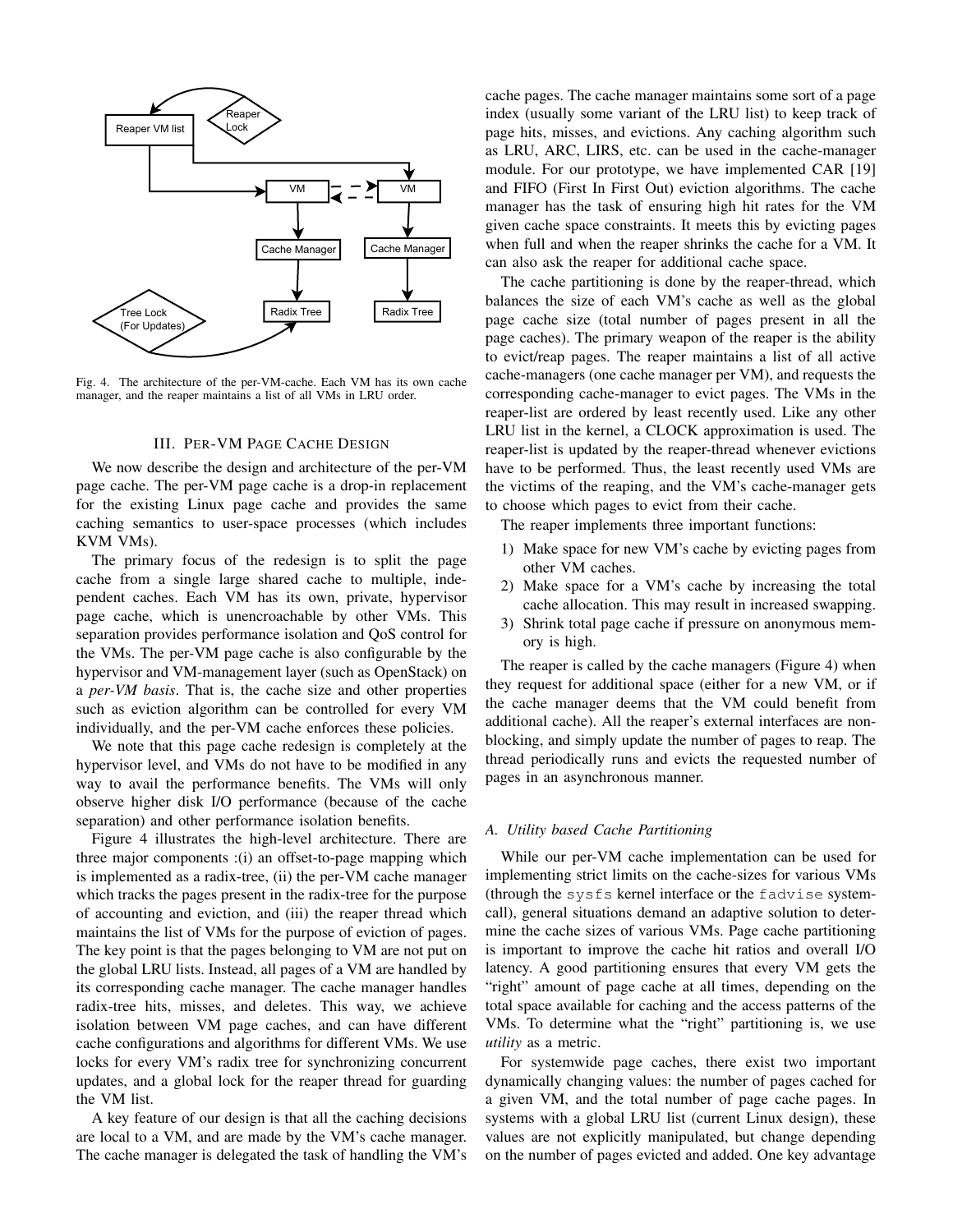of system-wide LRU approach is that it naturally adapts to the changes in workload, system-load, and memory pressure.

With a partitioned page cache, manipulating these parameters (cache size of each VM and the global cache size) is an explicit task. While very sophisticated marginal-utility based cache partitioning approaches [24], [30] can be attempted, we have implemented simple and light-weight adaptive heuristics to manage the cache sizes. Part of the reason we have not considered complicated heuristics is that the insertions and deletions from the caches are performed from inside critical sections (thus holding spinlocks) and need to be extremely fast.

We now present a formal treatment of the cache partitioning: Each VM i, when launched, is soft-allocated  $C_i$  number of pages in the hypervisor page cache. This represents the maximum possible size that the cache allocation can grow. If this maximum size is reached, then there are two possible cases:

- 1) The page-eviction algorithm of  $VM-i$  evicts pages to make room for new pages.
- 2) The VM's cache controller asks for an increase in  $C_i$ .

The cache-partitioning problem is thus: Given  $n$  VMs, with a total of  $M$  physical memory pages present in the system, determine  $C_i$  and F, where  $F = \sum^n C_i$  and  $F + A = M$ , where A is the number of 'other' pages which are managed by kswapd. There may be user and system-defined constraints on the minimum and maximum limits for each  $C_i$ . The objective is to assign values to  $C_i$  so as to minimize the expected number of cache-misses, given recent cache access history.

In our implementation, a VM's hypervisor page cache size  $(C_i)$  is allocated proportional to the VM's marginal utility of the cache. The cache utility of a VM [24] is the the benefit it gets from an extra cache page allocated to it. The benefit is measured in terms of decrease in the number of misses that the VM encounters. Marginal Utility $(MU)$  is function of cache size, and is the slope of the Miss-Ratio-Curve. Thus,

$$
MU_s = miss(s+1) - miss(s)
$$
 (1)

Where miss(s) is the number of misses that occur with a cache size of  $s$ . The optimum partition of a cache among  $k$ VMs is obtained by solving:

Total Utility = 
$$
U_1^{x_1}(f_1) + U_1^{x_2}(f_2) + \ldots + U_1^{x_k}(f_k)
$$
 (2)

Where  $U(f_i)$  is the utility function of VM  $f_i$ . Assuming a cache size of  $F$ , an additional constraint is:

$$
F = x_1 + x_2 + \ldots + x_k \tag{3}
$$

Thus, given accurate and complete miss-ratio curves, a cache can be partitioned optimally. This general cachepartitioning problem is NP-Complete. However, if the utility functions are convex, then a simple greedy algorithm suffices [24]. The miss-ratio based utility function as defined above depends on the VM's access-pattern (sequential, random, cyclic, etc) and is also dynamic in nature. Missratio curves are obtained by running the LRU stack-distance algorithm [6] on an access-trace of a VM.

An important point to note is that we also consider the *readahead successes* when determining the utility. If the read-ahead success-rate is very high, then the VM is running a sequential access application, which will most likely not benefit from the extra cache. Therefore the utility is calculated as:

$$
Utility = \frac{Misses - (Read Ahead Successes)}{Total Accesses}
$$
 (4)

This allows us to quickly detect sequential accesses and not waste precious cache on them. This approach also nicely integrates with the ARC's 'single-use' list [19], since we can potentially also use the shadow-list success-rate as a guide for sequentiality and utility. That is, a VM with very high hits in the shadow-list should get a larger cache. A shadow-hit implies a cache-hit had the cache been double the size, thus is a perfect input for a utility function.

VM cache shrinking is handled by the reaper thread since it is incharge of the evictions. As mentioned earlier in Section III, the VMs are present in an LRU order on the reaper list. The least recently used VM is chosen as the victim. The number of pages to evict from a victim VM is proportional to the size of the VM. This ensures that any "wrong" decisions by our allocation strategy do not cause catastrophic damage to the performance of VMs with small page cache footprint.

In our current implementation, the total space allocated for all the VMs in the cache  $F$ , keeps growing until the system starts to swap. On swapping, it decreases to reduce the memory pressure. We integrate with the existing page-eviction metrics of pages scanned and pages evicted, which are used by kswapd to determine the proportion of VM page cache and anonymous pages to keep/evict.

It must be emphasized here that our design incorporates support for both adaptive and user-specified changes for all parameters, including cache sizes and growth-rate for each VM. Users/processes can control the VM's cache allocation via the kernel procfs interface or by using the fadvise system-call. The adaptive allocation and partitioning heuristics are the default in case no allocation-policy is specified from userspace.

# IV. IMPLEMENTATION

Our per-VM page cache is implemented in the Linux kernel as a drop-in replacement for the existing unified cache. Our implementation is restricted to the virtual-memory subsystem of the kernel, and every effort has been made to minimize the footprint of our changes. The total size of the patch required for implementing the per-VM cache is about 1500 lines.

In order to implement the partitioned cache, we steal pages destined for the unified page cache by removing them from the systemwide LRU list and by putting them on the Un-evictable LRU list. This prevents the swap daemon from touching these pages, and results in the LRU lists containing only non-cache pages (anonymous, slab). Our design does not require any changes in the management/eviction of the LRU lists—that task is still performed by kswapd.

Page cache pages are managed by putting them in a per-VM cache manager. Each VM's cache manager maintains its own cache state: the size, eviction-algorithm are all independently configurable. The existing Linux LRU-2 implementation is replaced by the CAR [5](CLOCK with Adaptive Replacement)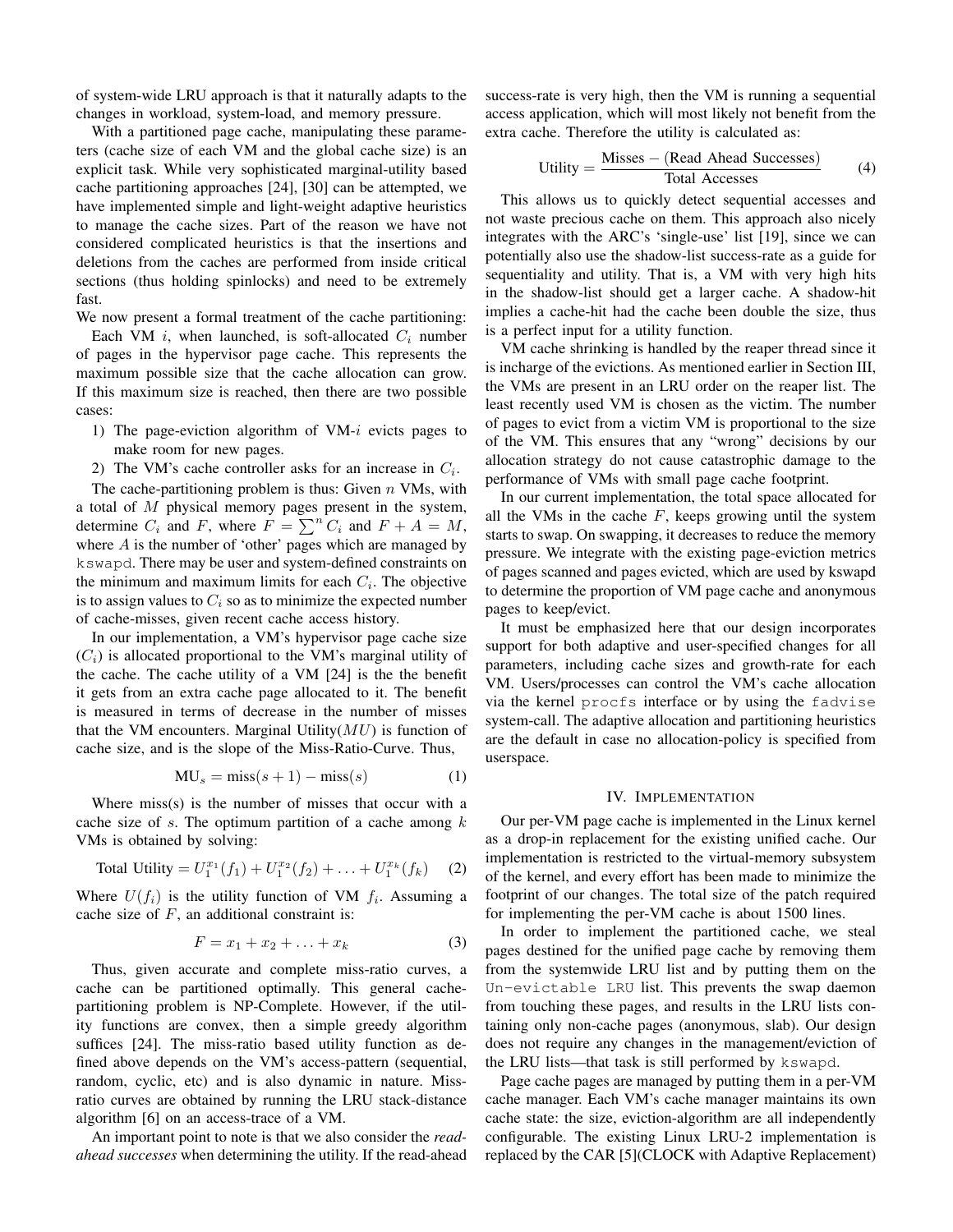| Value              | Symbol | Adaptive change                                                                                                                              |
|--------------------|--------|----------------------------------------------------------------------------------------------------------------------------------------------|
| VM page cache-size |        | Increases when miss-rate exceeds global miss-rate. Decreases when hit-rate is lower than global hit-rate                                     |
| Total cache size   | F-size | Increases when free-space exists. Decreases during swap activity and when swap daemon is frequently<br>scanning anonymous pages for eviction |
|                    |        |                                                                                                                                              |

TABLE I SUMMARY OF CACHE ALLOCATION PARAMETERS

algorithm. CAR is the CLOCK approximation of the Adaptive Replacement Cache(ARC) [19]. Our CAR implementation is only around 300 lines of code, compared to the ˜2000 lines required for the existing Linux page eviction implementation.

The file-cache eviction and free-space management is performed by a *reaper* thread, which is called when the total number of pages present in caches of all the files exceeds a threshold or when the system is low on free memory. The reaper thread maintains a list of all inodes ordered by LRU order of file accesses. To approximate the LRU, we use a 2 chance CLOCK — a file is declared 'cold' after being given two scans during which it has the chance to get accessed again. The reaper thread is implemented as a kernel-thread.

Our implementation is SMP-ready — the primary advantage of splitting the LRU list by file is the reduction in the contention of the LRU zone-lock. The spinlocks used in the implementation and their usage is detailed below:

reaper-lock: The reaper thread protects its list using the reaper-lock. The lock is acquired during inode additions/deletions, and the reaping itself, when the reaper walks down the reaper-list and updates it, or evicts pages from the inodes on the list. Since the number of inodes which need to be scanned during the reaping may be very large, reaping may take a large amount of time. The reaper-lock overhead is reduced by releasing and reacquiring the lock after scanning every inode, so that file open/close operations are not affected for a long period of time. The reaper-lock is not heavily contended because it is only acquired by the reaper and when files are opened/discarded. This is in contrast to the zone lock which is acquired for every cache miss.

inode-lock: The inode-lock is an important part of existing Linux inode synchronization. The inode-lock is acquired to prevent concurrent deletes of the inode via the reaper.

CAR-lock: The cache manager (CAR in our case) needs to protect its page index against concurrent cache-misses on the same file. We must emphasize that the lock does not destroy the lockless property of the page cache implementation. The lock is only acquired under two conditions:

- 1) Page additions (which corresponds to cache misses). On a cache-miss, the radix-tree lock has to be taken anyway. This is required because the reaper can also request an eviction concurrently on the same file.
- 2) Page evictions. If the eviction has been forced by the reaper thread. Since CAR uses CLOCKS, there is no lock acquired for a cache hit.

Improved scalability by reducing lock contention for the page eviction process was an important design goal for the per-file cache, and the primary advantage of the partitioning is the reduction in the lock contention for the LRU list lock.

# V. RESULTS

The per-VM page cache is a general purpose page cache and can be used by VMs and *any* other user-space process. Due to the double caching phenomenon [26] which occurs with VMs, we use user-space processes doing file-IO to mimic VMs.

To test the effectiveness of our cache, we run multiple I/O intensive workloads. The workloads are described in Table II. All I/O workloads are generated by using fio (flexible I/O tester) [1], and the working set size of each workload is atleast two times larger than the total memory available.

| Workload    | Description                                 |
|-------------|---------------------------------------------|
| rand-seq    | Mix of random and sequential read workloads |
| kerncompile | Kernel compile(Linux $3.0$ ) with 3 threads |
|             |                                             |

TABLE II WORKLOAD DESCRIPTION.

# *A. Cache utilization*



Fig. 5. Average page cache sizes. Per-VM caching results in a large reduction in cache size required. The per-file cache shows an order of magnitude reduction in cache size for this workload, illustrating the effectiveness of the utility based cache partitioning.

Figure 5 compares the average size of the page cache for the random-sequential and kernel-compile workloads (Table II). With the per-VM cache, we use only 40 MB of cache, while the default uses almost all the memory available and occupies 400 MB. This is an order of magnitude difference in the cache sizes. This reduction in cache footprint is due to both a different eviction algorithm (ARC vs LRU-2), as well as an effective demonstration of the utility-based cache partitioning.

| Case         | Hit-ratio |  |  |
|--------------|-----------|--|--|
| Default      | 0.622     |  |  |
| Per-VM cache | 0.714     |  |  |
| TABLE III    |           |  |  |

SYSTEM-WIDE PAGE CACHE HIT RATIOS FOR THE RAND-SEQ WORKLOAD MIX. WE SEE A 15% IMPROVEMENT.

The actual I/O performance is shown in Figure 6. The I/O performance in this case is not perturbed much. This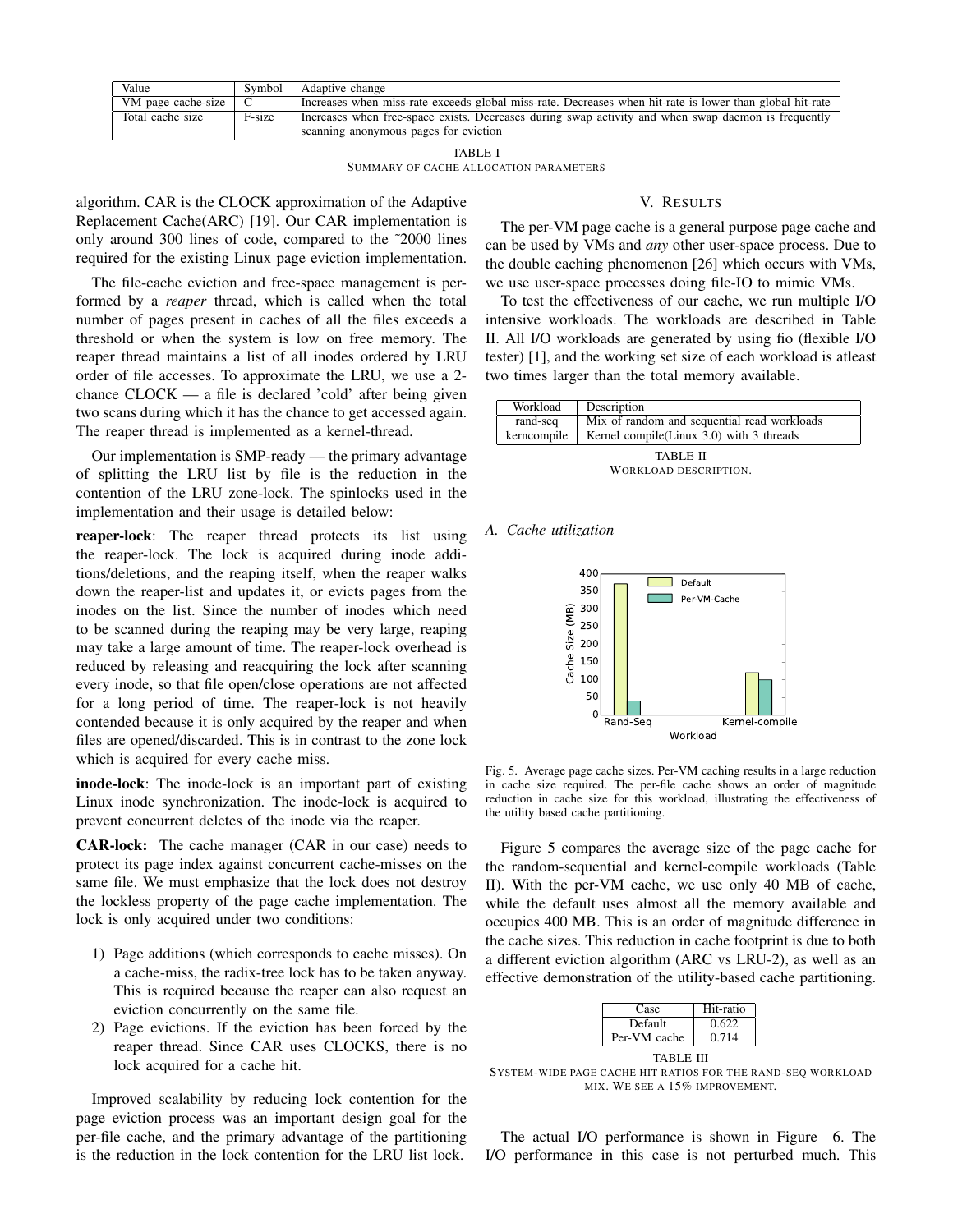

Fig. 6. Application performance improvement with per-VM-cache compared to default Linux page cache.

increase in cache effectiveness (we are able to use a much smaller cache for the same performance) is primarily because of the utility based cache sizing. In both the cases - Sequential and Random workloads, the marginal utility is very low. We identify the sequential workload on the basis of the high readahead-success to cache-hit ratio, and thus penalize that file when it asks for more memory. For the random-read case, the working set is larger than the total memory, thus the hitrate is again quite low. Since margin utility is hit-rate based, and since utility guides the allocation, the file having random accesses is also prevented from growing at a very fast rate. The systemwide cache hit-ratios for the same workload(randomsequential) are presented in Table III. The overall hit-ratios increase by about 15%. Thus, the per-file-cache is able to provide an increase in hit-ratios with a 10x smaller cache occupancy.

Small-file performance is measured by performing the kernel-compile workload. Due to a large number of open files, it is a good test of the worst-case behaviour of the partitioning scheme. Figure 6 shows an improvement of 10% in compile times of compiling the Linux kernel with the per-VM-cache. We also see a decrease of 20% in the cache size required (Figure 5).

### *B. Impact on system performance*



Fig. 7. Load average during the random-sequential workload. The load is 20% less with the per-VM-cache.

Since several key components of the memory-management subsystem have been substantially modified, the performance of our unoptimized implementation was expected to be inferior. However, as Figure 7 shows, the load averages with the per-file cache are *lower*. We hypothesize that this is because

of not maintaining and scanning a global LRU list of pages. The CPU utilization of the reaper thread was too close to 0% to measure accurately. System-wide profiling has shown that the CAR shadow-list linear search function(which is called on every cache miss) is the most expensive component of the entire setup. Replacing the linked-list by a suitable data structure to reduce search cost is part of future work.

### VI. RELATED WORK

Our work builds on a large volume of work in the areas of utility-based cache partitioning and page cache design.

Work by Pei Cao et al. [8]–[10], describes techniques for application controlled caching — wherein applications can control the contents of the page cache explicitly by specifying which blocks to evict in case the cache overflows. The LRU-SP [10] algorithm which they have devised allows applications to over-rule the kernel's eviction decision. In contrast to our work, the kernel still maintains a unified LRU list, and thus there is no explicit control on the size of each file's cache. Early work in OS disk-caches by [12] models the hitratios in a cache hierarchy when each cache in the hierarchy implements a different demand-paging algorithm (such as LRU,FIFO,RANDOM). Several optimizations for OS-level disk-caches have been proposed and prototyped. The Karmacache system [32] use marginal gains to guide placement of data in a multi-level cache hierarchy — address ranges with a higher marginal gain are placed higher(closer to the application). It implements various heuristics for cache allocation, file-access pattern detection, and replacement. Disk cache partitioning is also explored in [30]. The RACE system [34] performs looping reference detection and partitions the cache for sequential, random and looping files. Similarly, DEAR [11] presents an implementation study of caching using adaptive block replacement based on the access patterns.

An implementation of a policy controllable buffer-cache in Linux is presented in [3]. Policy controllable caches are a natural fit for micro-kernel architectures, where the policy is implemented by servers which need not run in the kernelmode. Hence, the cache-manager can be abstracted away into a separate server, and it interacts both with the buffer-cache server itself as well as other userspace servers to determine and control the policy. An example of such a scheme has been shown for the Mach [18] and HURD [31] micro-kernels.

Cache partitioning is a very widely studied problem in CPU architectural data caches (L2) which are shared among multiple threads. Work by [4], [20] details several cache partitioning schemes, where the algorithms decide on which application threads get how many cache ways(lines). The goal is to minimize the number of cache-misses. The key insight of the cpu cache partitioning research is that different applications have vastly different utilities. That is, the miss-ratio vs. cachesize (Miss-ratio Curve) of each application is different, and it is beneficial to allocate cache space by choosing a size for each application which minimizes the miss-rate derivative.

Singleton [26] implements a black-box exclusive caching solution for KVM environments by reducing the host page cache size. Page cache management for virtual environments